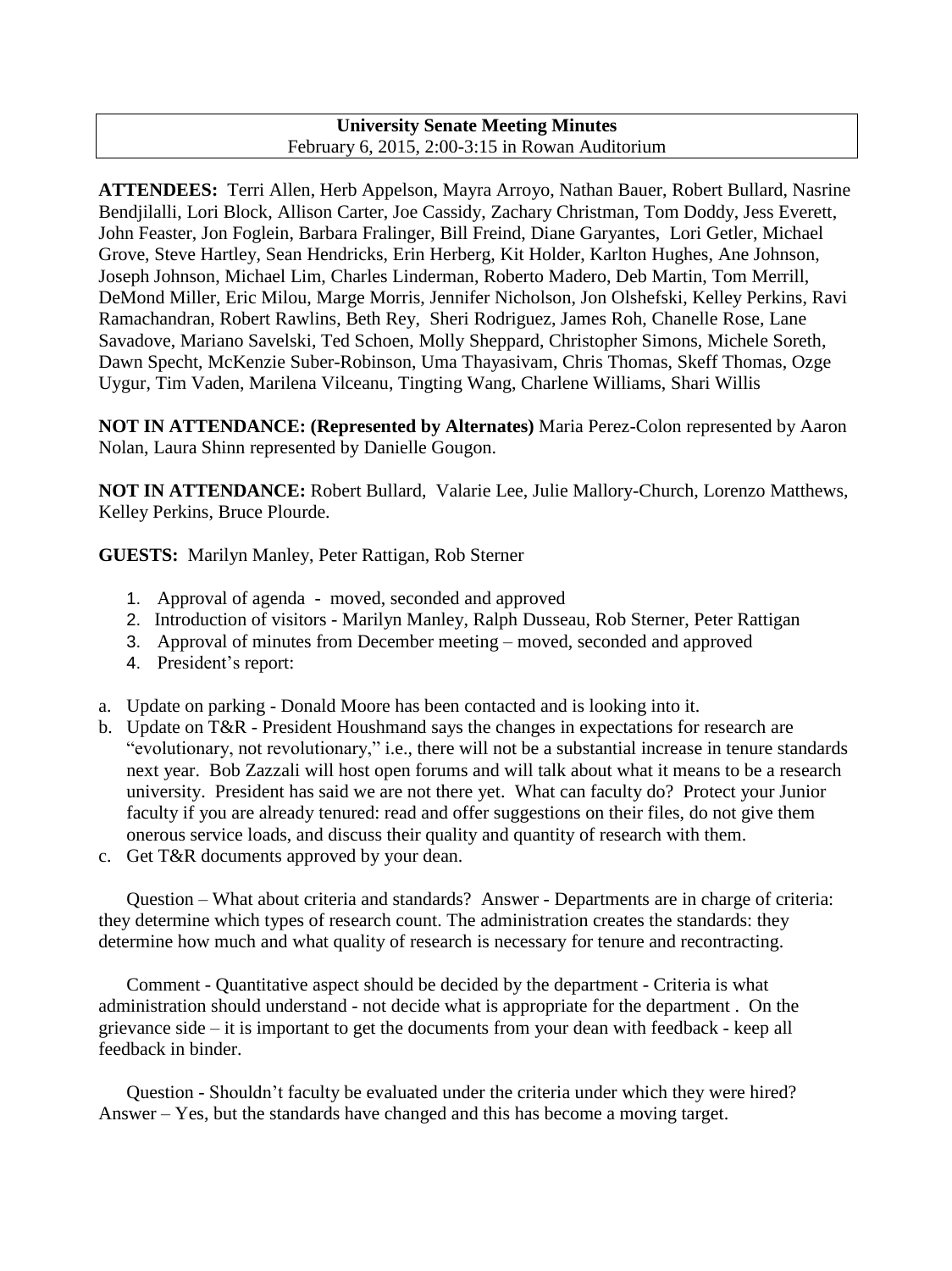Question - Does the faculty member use the criteria from when they were hired or do they use the criteria approved when they apply for T&R? Answer - Must use the first one approved after date of hire.

Question – Should T&R criteria be approved every year? Answer - Yes, they need a signature every year.

Question – If I am hired under criteria the standards can change and there is no control over this? Answer – Yes. However, recontracting letters from the provost should provide an indication of the standards being used.

c. Update on classroom space  $-3$ , possibly 4 new classrooms to be created in Robinson. No idea how big the freshmen class will be next year but there are considerably more students this year.

d. Update on administrative chairs: the College of Engineering will pilot Administrative Chairs. These chairs will have 12 month contracts and no teaching responsibilities.

Question - How many internal chairs? Answer - No more than 25% will be hired externally.

e. Volunteers to test the Cloud – Seeking volunteers who are already using the cloud to test.

f. Canceling Learning Connections Inventory license (Deb Martin) - LCI - license canceled. Licenses came up for renewal and it wasn't paid. There is currently no champion for this and research does support this system.

Question: Are we replacing it with anything? Answer: No.

5. Open period: Tobey Oxholm, Executive Vice President for Administration and Strategic Advancement

Update on programs –

- Affirmative action report completed
- Various new programs are up and running
- Technomedia is a problem, new platform is coming out and searches will be improved.
- Camus violence Title IX investigator position approved to be hired
- Spearheading Rowan Choice program making it possible for those who are unable to start at a 4-year school with the best price possible.
- Two intramural grass fields are being turned to turf.
- Reviewing the quality of service that managerial staff provide. Implementing a new mandatory evaluation for managers, for cause termination, and employee recognition program.
- HR response survey is new and looking for feedback.
- IT security Medical school information is being assessed for risk management.

Question: Technomedia needs to be friendlier. RCGC has other software for searches, it seems much better than ours. Answer: We are in long term contract with this provider and once done we will review.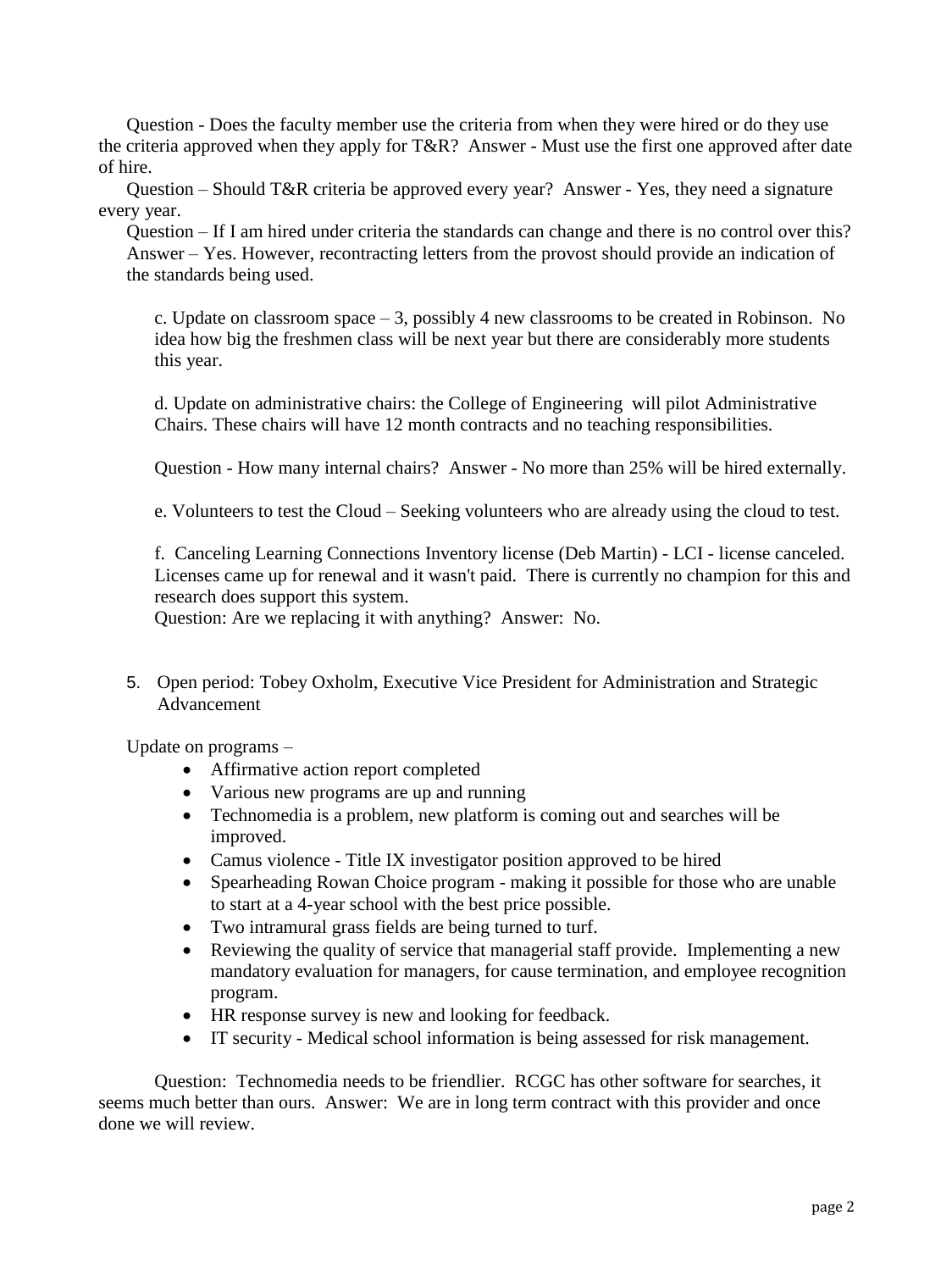Question: There are a number of students on campus without cars. How will they get to/from practice fields? Answer: Not sure about shuttle but something will be done.

Question: New plans for fingerprinting and background checks? There is concern regarding the amount of time for turnaround. Is there an update? Answer: Will get back to you on the background checks.

Question: Regarding the new med school and security procedures, do the same security measures apply to main campus? Answer: There is a problem of encrypting confidential information - all needs to be encrypted. On "O" drive there were thousands of violations. If you have a mobile device and download RU information it will be encrypted.

Question:- Consistency on campus - T&R – Answer: That's an academic issue - can't answer. Question: Will adjuncts that also need background check each time they return? Answer – This will depend on length of time they are away.

Question: How are we bringing Rowan Choice into housing when we are limited on space? Answer: Retention rate is higher because of three students in a room, one can mediate. Rowan Choice – 1 out of 100 seats in higher education for South Jersey students. Chance of students leaving NJ is very high. With 12,000 undergraduate students  $-60\%$  will live on campus  $-7,200$ beds will be needed, 4,200 beds currently available. Out of that number 1,000 are not very good spaces and this is big problem with housing. June/July - new building (across from B&N) will open. 3rd-4th year students can live there and will be offered through lottery system. No RA's will be in housed in building. In the X lot - past power plant  $-1,400$  new beds are scheduled for September 2016 and this will be public/private housing. Rowan Choice numbers are lower than was reported in the media: could be 30-50 students, not 250 as advertised.

Question: Why are the numbers so low for Rowan Choice? Answer: These are students who have not yet made a decision to come to 4-year school. This is giving them exposure to 4-year school but their academic background doesn't meet our criteria. This will save approximately 30,000 dollars.

# **6. Discussion of proposed Rowan Core (separate file) – Mike Grove**

Question: Are faculty receiving release time? Proposal includes both research and release time, but that must be approved by the Provost's office.

Question: Are faculty allowed to apply for adjusted load for both research and service? Answer: No, but this course release would not go through the adjusted load process.

Question: Why were the number of gen ed hours reduced?

Answer: Eight courses are needed at minimum that address the literacies. Programs can add additional requirements.

Question: Who is judging the assessment?

Answer: Departments are responsible for providing assessment. Jeff Bonfield is the new director of Assessment will be tied in with this too.

Question: Double dipping is allowed?

Answer: Yes. This is done now.

Question: When a department is applying for a new literacy course - is this department specific or can it be open to all students?

Answer: This depends on the program requirements and the course would be available to all students if needed. Whoever owns the course could restrict access.

Question: Does this mean we will need to change our by-laws and constitution for Senate? Answer: Yes, we will need to change the constitution.